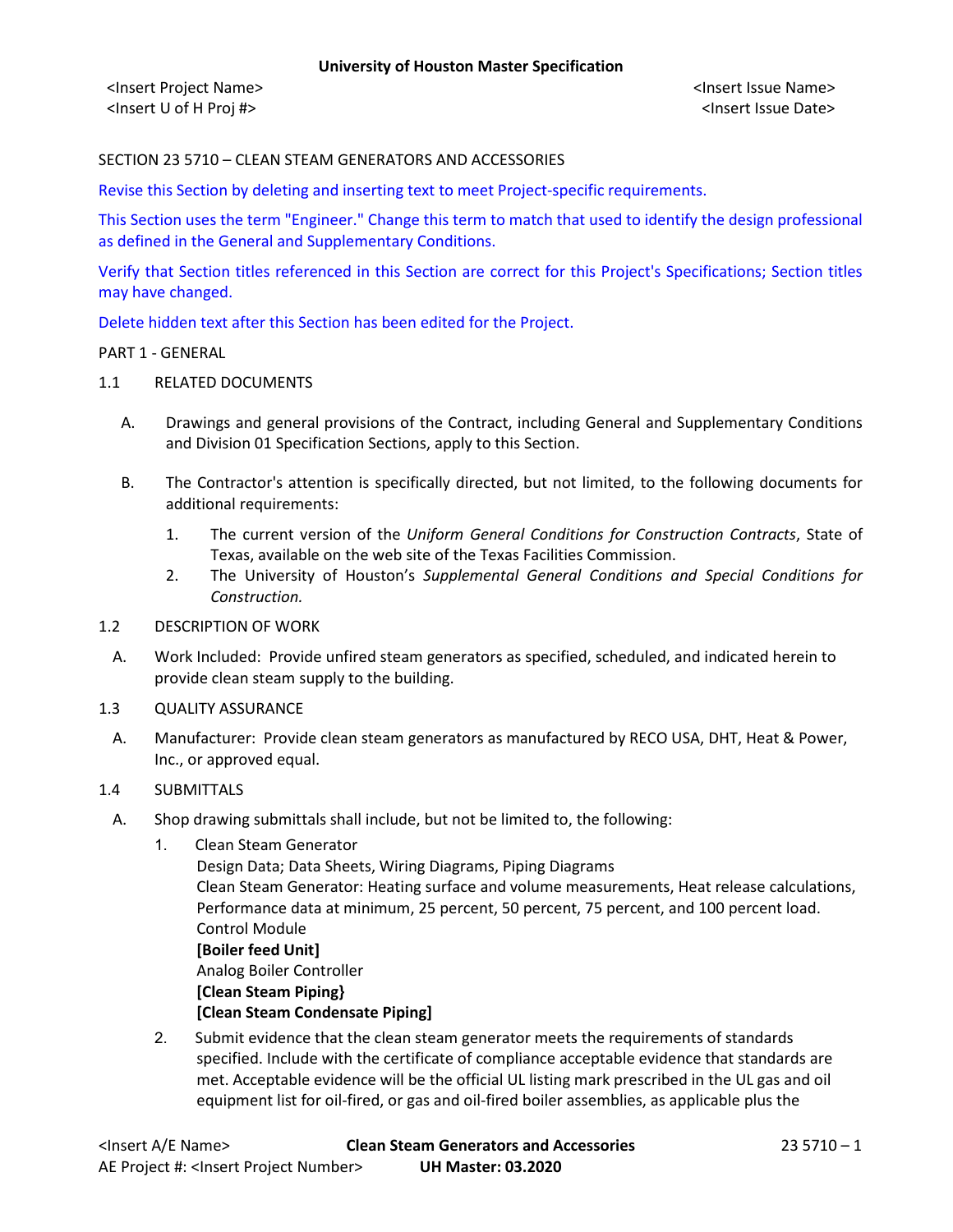<Insert Project Name> <Insert Issue Name> <Insert U of H Proj #> <Insert Issue Date>

appropriate official ASME symbol stamp. In lieu of the above certification, acceptable evidence will be a test report from an independent testing laboratory, indicating that the boilers and accessories have been inspected and tested and meet requirements of the applicable standards specified.

- 3. Additional information as required in Section 23 0100 "Mechanical General Provisions."
- 1.5 PRODUCT DELIVERY, STORAGE AND HANDLING:
- A. Deliver unfired steam generator in factory-fabricated water-resistant wrapping.
- B. Handle boiler carefully to avoid damage to material components, enclosure and finish.
- C. Store unfired steam generator in a clean, dry space and protect from the weather.

### PART 2 - PRODUCTS

- 2.1 GENERAL
- A. General: Furnish materials, equipment, and labor to install clean steam generator packages as shown on drawings and specified herein. Provide complete packaged clean steam generators of the type, size, and capacities required.

## 2.2 GENERAL CLEAN STEAM GENERATOR DESIGN

- A. Clean steam generators shall be a horizontal or vertical configuration as specified on the drawings. The unfired steam generators shall be ASME code constructed and stamped for unfired steam generators. Unfired steam generators shall be registered with the National Board and Pressure Vessel Inspectors, and signed copy of the shop inspection report shall be furnished to the Owner. Unfired steam generators shall be built in accordance with unfired steam generators rated for 150 psig working pressure. The complete packaged unfired steam generators shall be approved as a unit by Underwriters' Laboratories, Inc. (UL) and shall bear the UL label. The unit shall comply with all applicable sections of the ASME Boiler and Pressure Vessel Code and be suitably stamped.
- B. Boiler shall be completely preassembled and fire-tested at factory. Unit shall be ready for immediate mounting on floor or simple foundation and ready for attachment of water, fuel, electrical, and vent connections.
- C. The generators and all components subject to steam side shall be 316-L grade stainless steel.
- D. The generators shall be insulated with not less than **[3 inches]** of fiberglass insulation, which shall be protected by not less than **[20]** ga. thick enameled steel jacket.
- E. The generators shall be mounted on a suitable I-beam support skid, which shall be permanently mounted to the shell.
- F. The generators shall have a submerged coil of 316 stainless steel tubes expanded into a 316 stainless steel tube sheet with cast iron heads.
- G. The generators shall be furnished with an electric operated control valve to modulate the incoming steam to maintain the desired output of steam **[+2 psig].** The control valve shall be suitable for **[150]** psig. The equipment control shall monitor output steam pressure and modulate the steam valve to maintain constant output pressure.
- H. The generators shall be factory supplied with dual float and thermostatic traps, one for the coil and one for the drip before the control valve. The generators shall have an incoming strainer.
- I. The generators shall be furnished with an ASME Code pressure relief valve or valves with a capacity to relief the total BTU of output of the generators.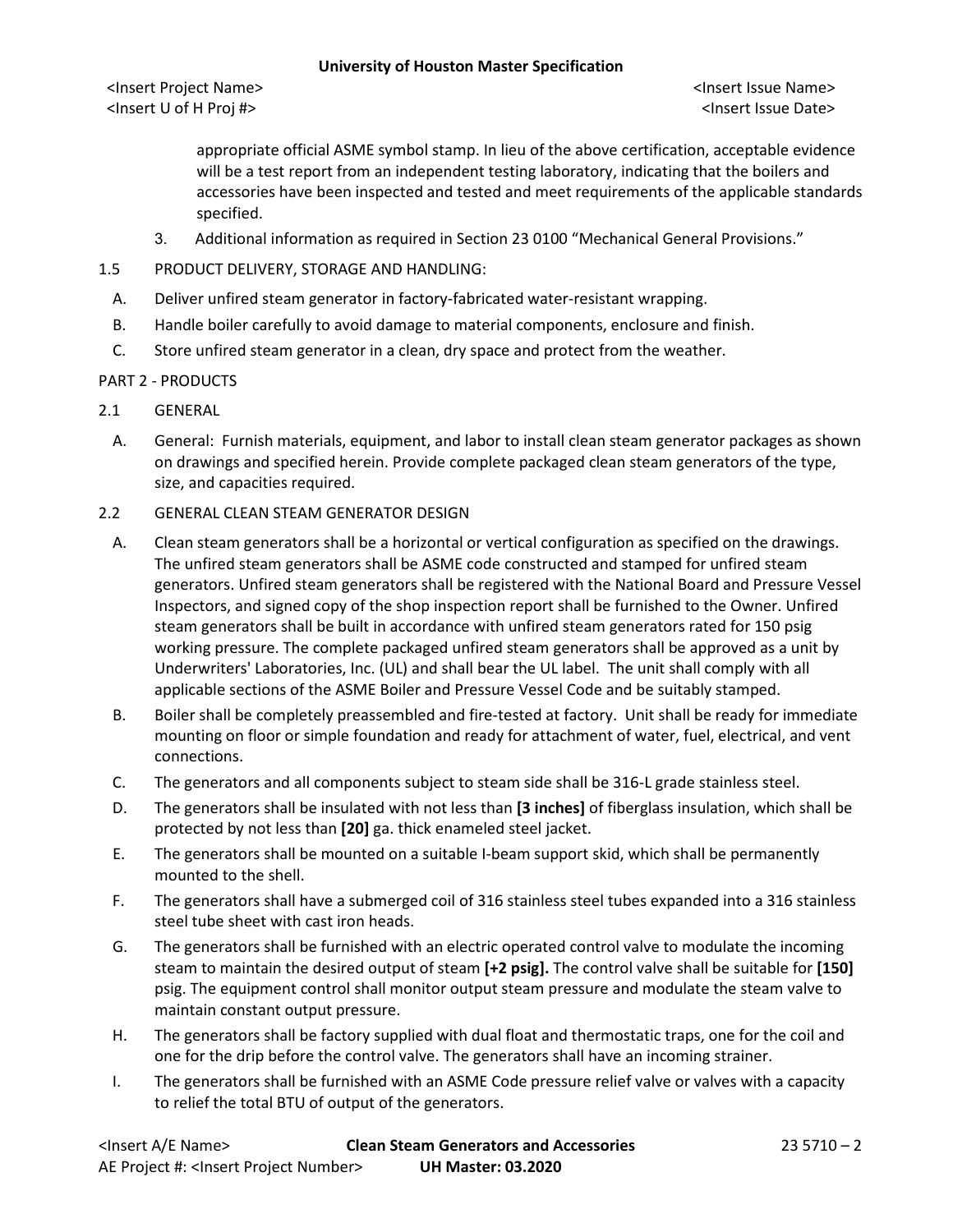<Insert Project Name> <Insert Issue Name> <Insert U of H Proj #> <Insert Issue Date>

- J. The generators shall be furnished with a vessel steam gauge, electronic level controller, and the water column shall be furnished with gauge glass. The generators shall be furnished with tandem blow off valves.
- K. All components for the unfired steam generators shall be factory mounted, piped, and tested and the units shall be shipped from the factory as complete packages ready for installation. The units shall be furnished with steam separators.
- L. The generators shall be supplied with solid-state control modules with LED backlit LCD displays and LED pilot lights to indicate on/off, high pressure, low pressure, low water, and water feed. Solid state control modules shall allow the Owner to set pressure limits on the display screen.
- M. The solid-state control module shall have a flashing red alarm light and alarm horn with built-in alarm silence relay. **[Solid-state control modules shall be supplied with dry contact closure outputs to indicate building management system (BMS), the occurrence of power on, high pressure, low pressure, low water, and water feed. The control module shall allow the BMS to turn the unfired steam generator on or off through a remote relay suitable for 24 VAC, 1 amp. The control module shall allow the BMS to remotely monitor the operating pressure].** The control module shall be supplied with an on/off switch and shall be mounted in a NEMA 1 panel. All solenoids and limits shall be 24 VAC.
- N. When the level sensor calls for feed water, the boiler feed pumps shall turn on as indicated by the sequence of operations.
- O. The steam generator packages shall include a vacuum breaker.
- P. The steam generator packages shall include an alarm bell and light to signal low water or high pressure. Alarm silence relay shall be provided to silence the bell but not the light.
- Q. The steam generator packages shall be provided with relays with 120-volt coils to remotely start or stop the generators.
- R. The steam generator packages shall be equipped with a conductivity controlled automatic blowdown, set to maintain purity of less than **[1500]** ppm total dissolved solids (TDS) in the clean steam system.
- S. The blow-down discharge shall be piped to a new blow-down separator.
- T. The steam generator packages shall include a centrifugal blow off condensate cooler.
- U. The high pressure condensate from the clean steam generator shall discharge to a flash tank producing low pressure condensate and low pressure flash steam.
- V. The steam generators shall be factory-furnished with high water shut-off. High water shut-off shall include an electronic probe mounted in the top of the unit connected to an electric operated power to open spring to close ball valve. In the event of high water, the ball valve shall close.

## 2.3 CLEAN STEAM GENERATOR CONNECTIONS

- A. Requirements for interconnecting piping, insulation, steam supply, vibration isolation, and other related work necessary to provide a complete and operable steam system, whether or not specifically mentioned above, shall conform to applicable requirements of other sections of Division 23. Clean steam generator shall be completely packaged and skid mounted with all necessary instrument controls, arranged for single point connection for all utilities.
- 2.4 CLEAN STEAM GENERATOR CONTROL MODULE
	- A. Provide Solid State Steam Control Module with the following features: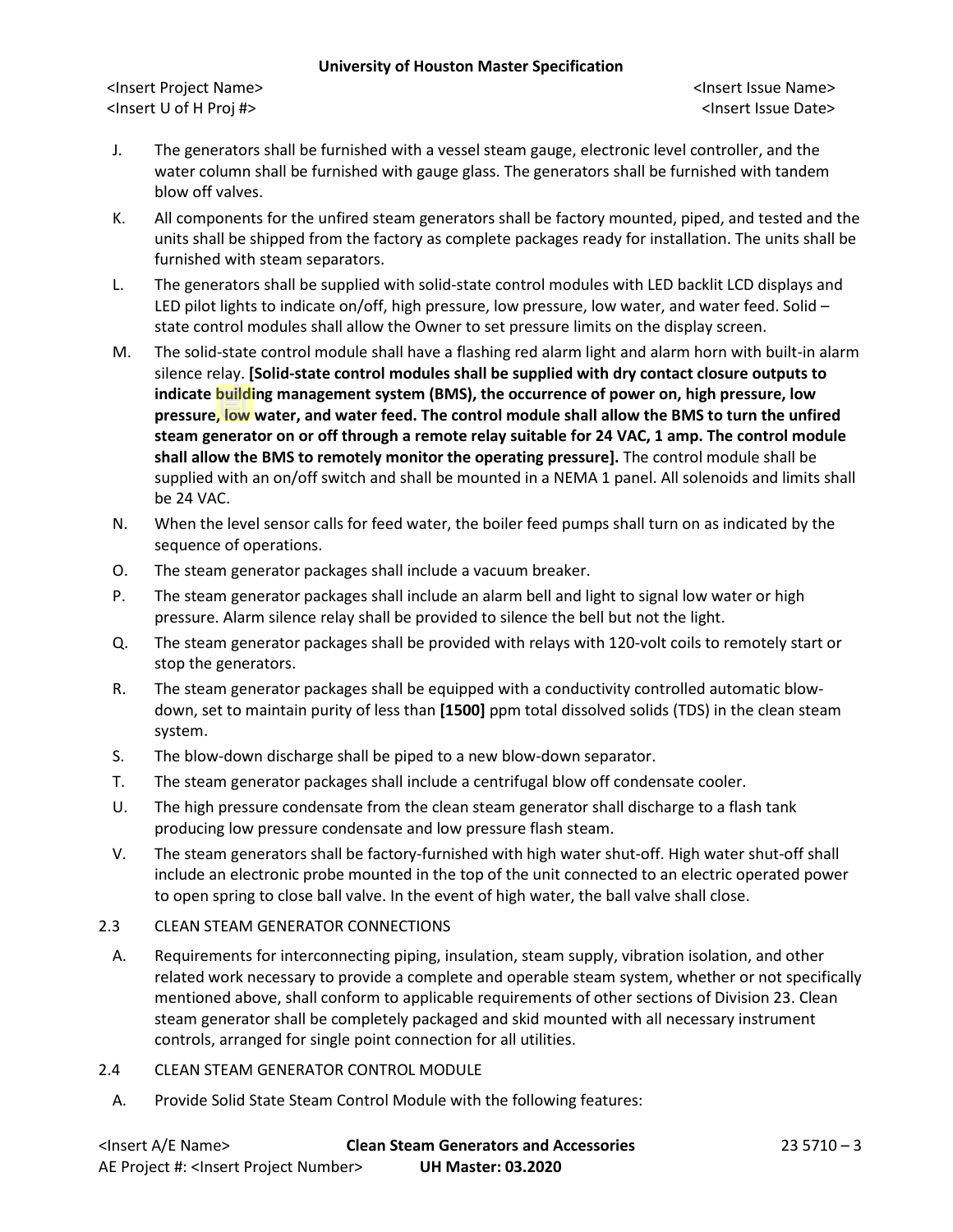<Insert Project Name> <Insert Issue Name> <Insert U of H Proj #> <Insert Issue Date>

- 1. Remote start/stop.
- 2. On/Off switch.
- 3. Alarm horn with alarm silence relay.
- 4. Low water cut-off.
- 5. Timer for timed blow-down.
- 6. Relay for water feed.
- 7. Operating pressure readout LCD display.
- 8. High pressure cut-out and alarm.
- 9. Low pressure alarm.
- 10. LED Display of functions: power on, low water, high water, low pressure, high pressure, blowdown operating, water feed.
- 11. **[Contacts to notify building management system (BMS) of functions and alarms: power on, low water, high water, low pressure, high pressure, blow-down operating, water feed, operating pressure, any alarm.]**
- 12. **[The input shall be 120 VAC, 60 Hz. The output contact shall be 1 amp at 24 VAC. The BMS outputs shall be dry contacts, NO/NC, 0.5 amp maximum, non-inductive. The display shall be LED with a resolution of 0.3% of scale.]**
- 13. **[The available pressure ranges shall be 0-30, 0-60, and 0-150.]**
- 14. **[The unit shall operate within the following ambient temperature range: min 32 degrees F to a maximum of 140 degrees F. The operating humidity shall be 5%-95% relative humidity noncondensing.]**
- 15. The unit shall be provided in a **[NEMA 4**] enclosure.
- 16. **[Contacts to notify BMS of functions and alarms: power on, low water, high water, low pressure, high pressure, blow down operating, water feed, operating pressure, any alarm.]**
- 2.5 CABINETRY
- A. Provide steam generator control and instrument cabinet (s) and mount either on the steam generator front(s) or adjacent thereto. The arrangement may consist of steam generator mounted cabinet containing controls normally provided by the manufacturer and a supplementary cabinet containing additional controls and instruments required herein.

### 2.6 CONTROL PANEL CONSTRUCTION

A. Construct control panel of not less than 11 gage reinforced steel for face, top, and sides. The enclosed panel shall not less than 24 inches in depth with inside rigidly welded braces. Design control panel so that all indicating and recording devices and manually operated switches shall be flush mounted in a gasketed, removable-top front panel with indicating and recording devices at eye-level. Provide a similar removable-top rear panel located opposite front panel to facilitate wiring, piping, and maintenance. Install other operating controls on a sub-panel within the enclosure. Access to panel enclosure shall be through gasketed, double piano-hinged doors of not less than 16 gage steel. The doors shall be reinforced to prevent sagging and shall be provided with a three point compression type fastener and polished key lock handle. Include a full width lighting canopy also. Prime coat complete control panel and lighting canopy also. Prime coat complete control panel and lighting canopy and finished in baked enamel. Identify flush-mounted devices on panel with engraved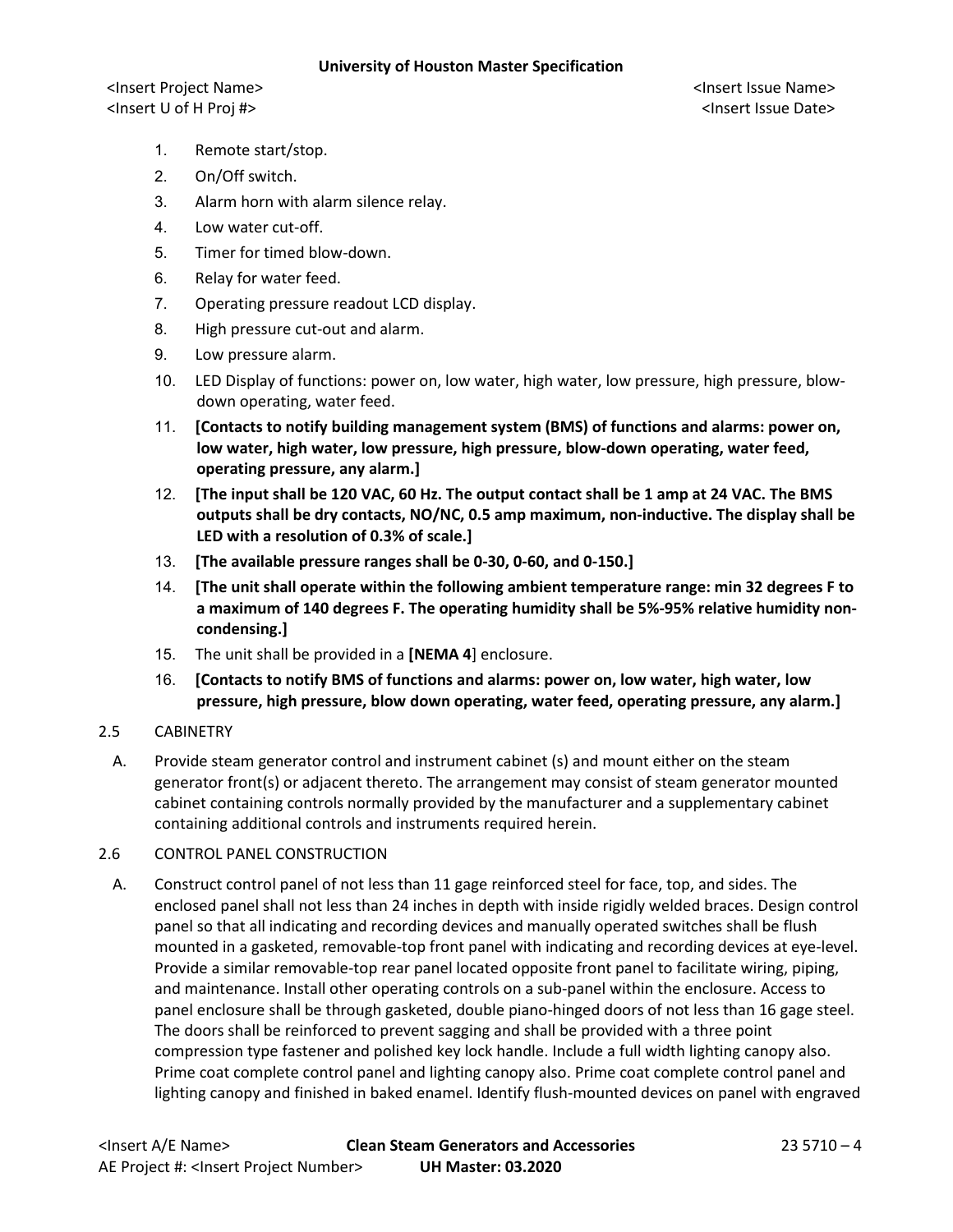<Insert Project Name> <Insert Issue Name> <Insert U of H Proj #> <Insert Issue Date>

lamicore nameplates. Adequately reinforce, skirt, and suitably design panel base to permit anchoring to the floor or foundation.

### 2.7 CONTROL PANEL WIRING AND PIPING

A. Control panel shall be factory pre-wired in accordance with NFPA 70. Wire shall be thermoplastic Type THW, THWN, XHHW, or UL approve for the intended use, color or number coded, and run in plastic ducts to numbered terminal blocks. Control circuits shall be separately fused with properly rated cartridge type fuses. Power leads to and from magnetic starters and contractors shall terminate at terminal blocks so that field wiring is necessary only from terminal blocks to external equipment. Control leads to and from external control devices shall terminate at separate terminal blocks from power leads. Steam, draft, and air operated devices shall be factory piped to permanently affixed, external connections. Pneumatic signals shall be either 3 to 15 psig or 3 to 30 psig. Piping connections to indicators shall be copper tubing conforming to ASTM B 88. The boiler operating switch shall be a dust-tight sealed snap-action type. The precision switches shall have cadmium, silver, or platinum contacts, wiring action type, rated at 10 amperes. Electrically or pneumatically tested, controls and equipment shall be to simulate complete operational sequence.

### 2.8 **[INSTRUMENTATION**

**A. [Provide a steam flow recorder: to remotely indicate, record and totaling the steam flow per hour through the steam header. Provide the panel-mounted indicating feed water pressure.]**

## 2.9 **[BOILER FEED UNIT**

- **A. Provide a triplex (3-pump) pumping boiler feed unit, ITT Industries, Bell & Gossett, Domestic Series, Seller or approved equal. The boiler feed unit shall include tanks, pumps, etc. and shall completely of stainless steel construction. The boiler feed unit shall have the following features:**
	- 1. **The unit shall be provided as a complete factory-assembled package.**
	- 2. **The unit shall have horizontal welded stainless steel receiver, minimum 3/16 inch thickness with dished heads and inlet cascade baffle. The receiver shall be sized for 10 minute net storage of system water requirements.**
	- 3. **The unit shall have gauge glass with a shutoff valve, dial thermometer, and low level cut-off float switch.**
	- 4. **The unit shall be provided with centrifugal pumps with open drip-proof motors. The pump capacity shall be sized for 2 times the system return rate. The pumps shall be stainless steel.**
	- 5. **The unit shall have a float switch, ¾ inch or 1 inch solenoid valve and "Y" strainer water make-up assembly.**
	- 6. **The receiver shall have an inlet, vent and an overflow opening to provide means of secondary venting.**
	- 7. **A suction isolation valve shall be installed between each pump suction and receiver to permit servicing of the pumps without draining the receiver.**
	- 8. **The receiver shall be provided with lifting eye bolts, companion flanges, stainless steel inlet strainer with vertical self-cleaning stainless steel screen and large dirt pocket. The screen shall be easily removable for cleaning, requiring no additional floor space for servicing.**
	- 9. **The unit shall also include the following items (all internal components shall be stainless steel): inlet basket strainer, suction butterfly valves, manhole, NEMA 2 UL Listed controls**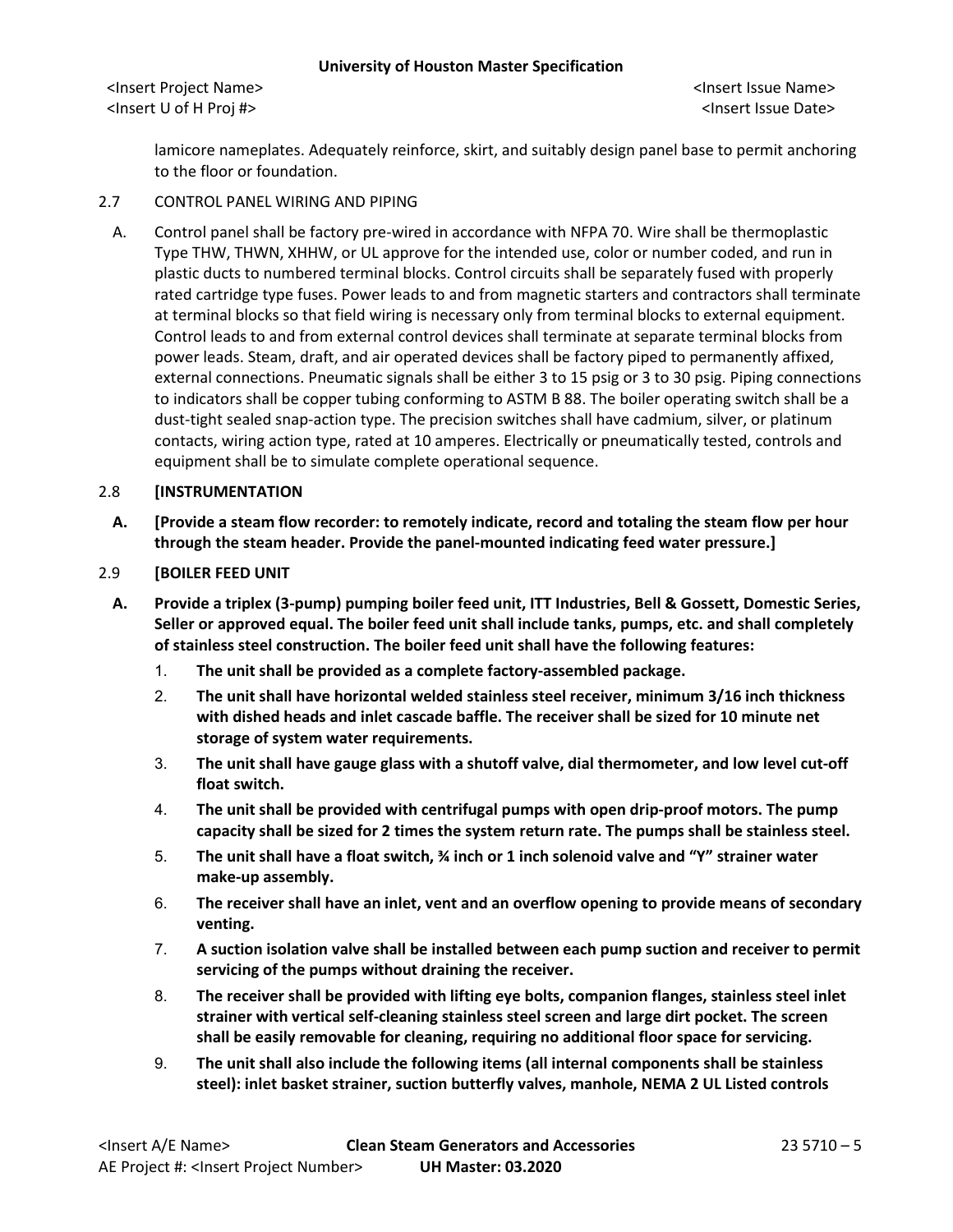**panels, manual bypass assembly around solenoid water make-up valve, discharge pressure gauges, and high and low water alarms and required controls, and sparging tube. The feed water shall be pre-heated to 160 degrees F by introducing low pressure steam through the sparging tube, as indicated.**

- 10. **The water pumps shall be two-staged, centrifugal design, stainless steel construction, permanently aligned and flanged mounted for vertical operation. Each pump shall be sized for 2 times the boiler evaporation rate.**
- 11. **Each pump shall be close-coupled to a 3500 rpm, vertical, drip-proof motor and shall deliver its full capacity with condensate temperatures up to 210 degrees F at sea level, at 2 ft. NPSH. The carbon/ceramic mechanical shaft seal shall be rated for 250 degrees F.**
- 12. **Each pump shall include: axial flow first stage dynamically balanced impeller, straightening vanes, renewable case ring, shaft, discharge gauge port tapping, and drain tapping.**
- 13. **The water make-up assembly shall be installed on the receiver of capacity equal to one boiler feed pump. The assembly shall consist of; level control switch, electric solenoid valve (packless, piston pilot-operated type with cushioned closing feature and epoxy resin molded water proof coil and a manual bypass.)**
- 14. **The unit shall be sized for [XXXXXXXX sq.ft EDR], [XXXXX lbs/hr], [XX gpm], and a pump discharge pressure of [XXX psig].**
- 15. **The control panel shall be a mounted and wired NEMA 2 control cabinet with drip lip and piano hinged door enclosing the following: combination magnetic contactor with adjustable thermal overload protection with fused disconnect and cover interlock for each pump, HOA selector switch for each pump, numbered terminal strip, fused control circuit transformer when the voltage exceeds 230 V, and a pump running light for each pump.**
- 16. **The control panel shall be equipped with all control points as listed in the Drawings.]**
- 2.10 ANALOG BOILER CONTROLLER
	- A. The Contractor shall provide and install an analog boiler controller, or approved equal. The controller, or approved equal, shall be used to control total dissolved solids in the steam generating system:
		- 1. The controller shall be used conductivity timed samples to determine blow-down and shall be provided with a blow down valve, solenoid and strainer or motor operated ball valve, needle valve or orifice union and plates for throttling blow down, a full-port gate valve for isolation of blow down assembly, and a flush valve for the sensor.
		- 2. A flow rate of a least **[1]** gpm is required at the electrode for proper operation. Hand valves shall be installed on both sides of the electrode to relieve pressure at the electrode for easy removal and period maintenance.
		- 3. The specified controller is configured to physically separate the low and high voltage connections. Use only 16 or 18 AWG wire for conduit power and load connections.
		- 4. The controller panel shall include the following: control LED, power LED, calibration adjustment knob, test switch, and set/read switch, trip point knob, analog scale, and range switch.

#### 2.11 BOILER BLOW DOWN SEPARATOR

A. Provide, as indicated, boiler blow-down separators with the following features: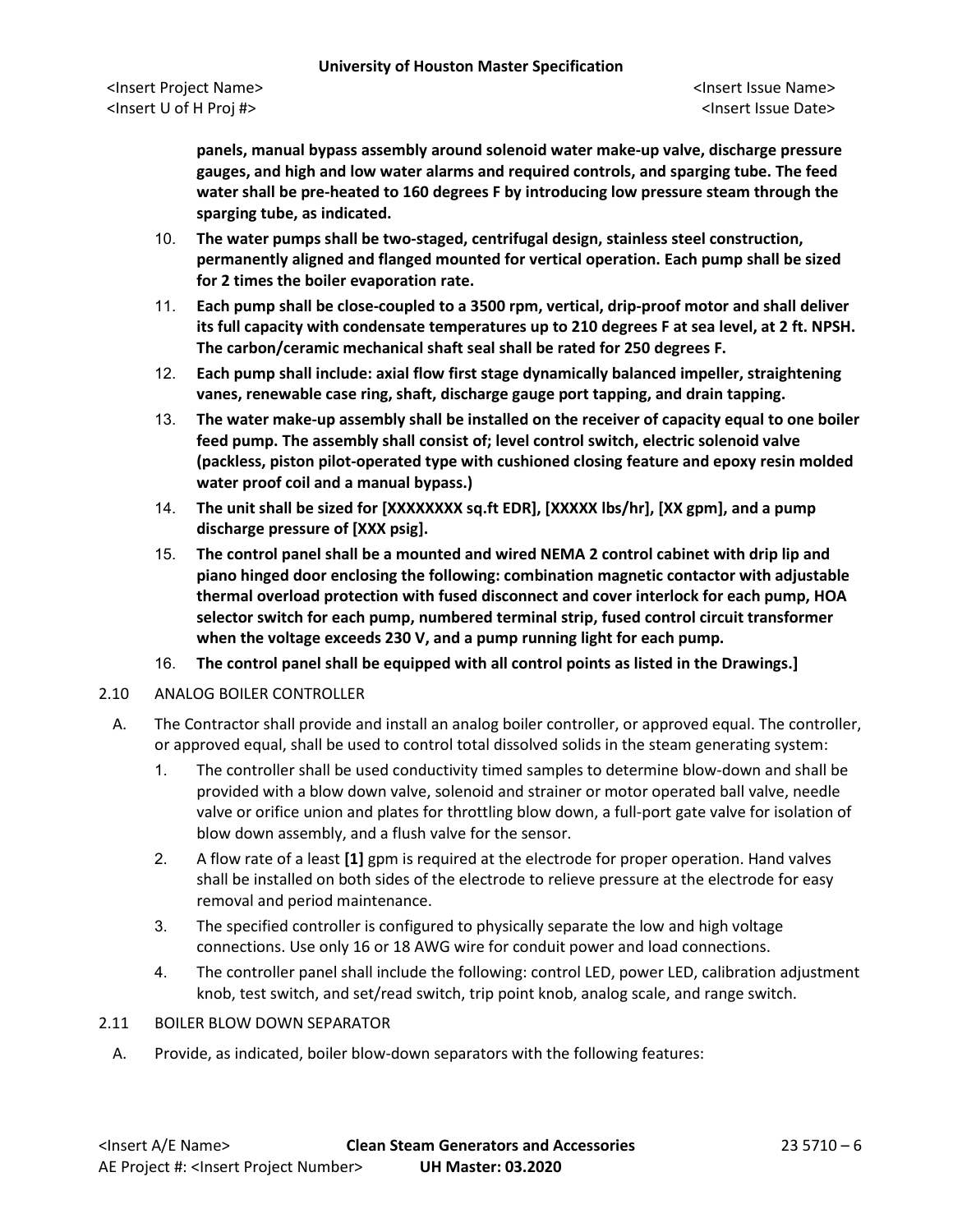<Insert Project Name> <Insert Issue Name> <Insert U of H Proj #> <Insert Issue Date>

- 1. The tank shall be constructed of 316 stainless steel with tangential inlet pipe and stainless steel striking plate, vent opening, and discharge opening with spiral formed discharge directing plate, supported on 3 legs of indicated height.
- 2. Provide a cold water inlet in the discharge pipe and 2 thermometer wells.
- 3. Provide a temperature regulating valve in the water inlet with a temperature sensing bulb in lower thermometer well, bi-metallic thermometer in upper thermometer well, and Y-type strainer in cold water inlet line upstream of temperature regulating valve. Provide backflow prevention device in water inlet.
- 4. The boiler blow down separator shall be equipped with a thermostatically controlled domestic cold water connection as well as an auxiliary line piped from the new Reverse Osmosis (RO) water system providing a continuous blow-down of **[8 gpm of 500 ppm]** TDS water. The **[8 gpm RO water blow-down**] should be sufficient to properly cool the clean steam generator blowdown discharge. In a shortage of cooling however, the thermostatically controlled domestic water shall provide supplemental cooling. The clean steam generator blow-down discharge shall be cooled to at least **[140 degrees F]** before discharging into the building drainage system.
- 5. Acceptable manufacturers: **[Cemline, Penn Separator Corp., Wessels Co., York Shipley, Inc**.,] or approved equal.

# 2.12 **[FLASH TANK**

- **A. Provide a flash tank, as indicated, with the following:**
	- 1. **The tank shall be ASME code constructed and stamped for 150 lb. working pressure with 150 psig flanges.**
	- 2. **Acceptable manufacturers: Cemline, Penn Separator Corp., Wessels Co., York Shipley, Inc., or approved equal.]**
- 2.13 CLEAN STEAM SUPPLY PIPING
	- A. Clean steam piping shall be designed for a minimum service pressure of **[80 psig]** at **[250 degrees F**.] and be manufactured of Type 316 Stainless Steel conforming of ASTM A269 & A270. Tubing shall be fully annealed after welding. Tubing wall thickness shall be as follows:
	- **B.** Tube Size Wall Thickness

**¼ inch OD 0.035 inches 3/8 inch OD 0.035 inches ½ inch through 3 inch OD 0.065 inches 4 inch OD 0.083 inches**

- C. Clean Steam tubing shall be finished as follows:
	- 1. Interior finish shall be standard mill finish.
	- 2. Exterior finish shall be standard mill finish, except where un-insulated and exposed to view in finished, sanitary and classified areas. In these areas, exterior finish shall be 180 grit mechanical polished.
- D. Acceptable manufacturers: **[Colt Industries, Trent Tube Division, All-Tube Corp., Rath, United Industries**,] or approved equal.
- 2.14 BASIC PIPE FITTINGS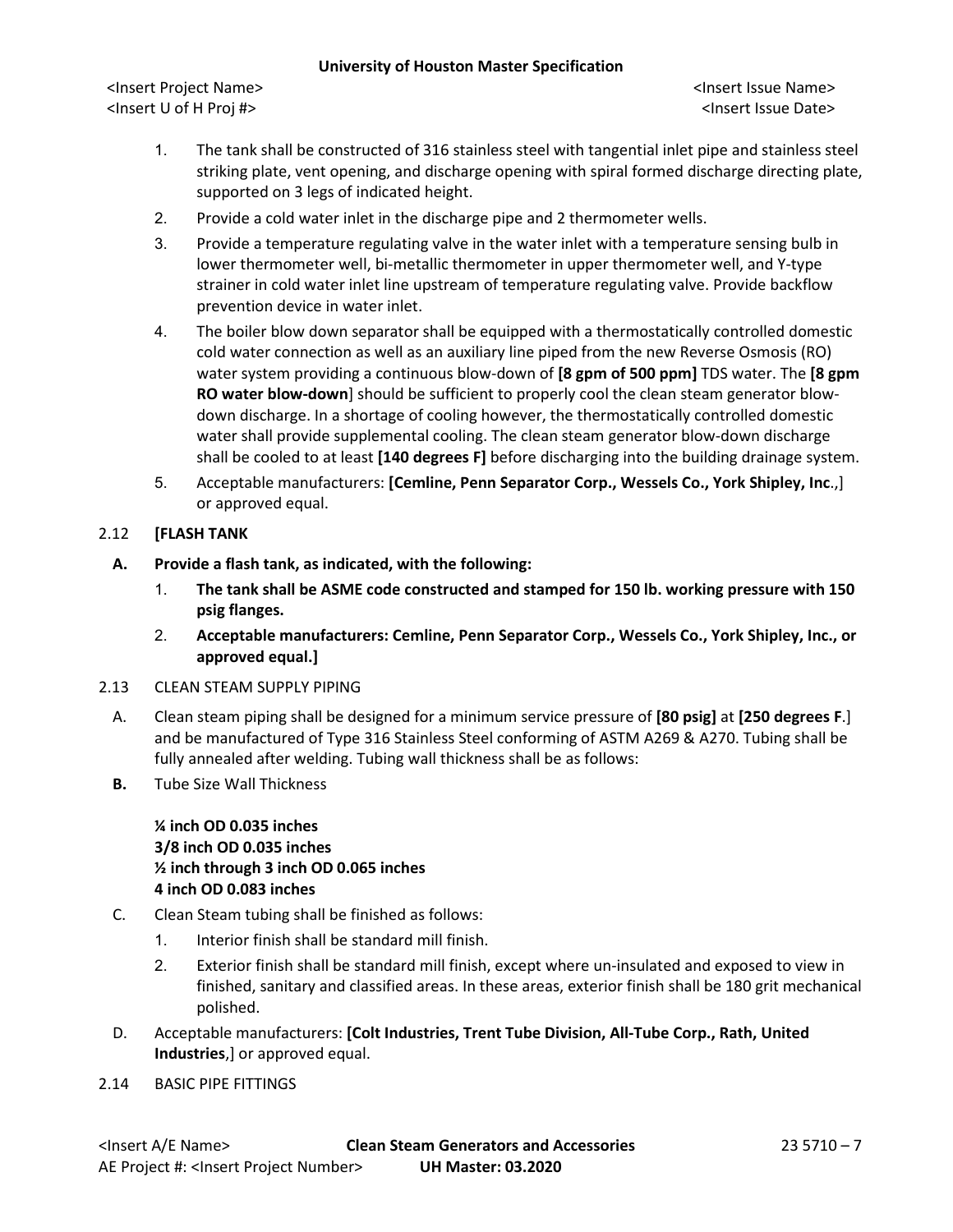<Insert Project Name> <Insert Issue Name> <Insert U of H Proj #> <Insert Issue Date>

- A. Provide tube fittings complying with the requirements of this section as follows:
	- 1. Fittings: Clean steam and clean steam condensate tube fittings shall be suitable for fabrication into the system by the tank shall be ASME code constructed and stamped for **[150 lb.]** working pressure with **[150 psig**] flanges.
	- 2. Joints: Only automatic machine butt-welded and Tri-Clamp type joints shall be provided. Tri-Clamp type joints shall be used when connecting to valves, equipment, and accessories with Tri-Clamp type ends; otherwise, joints shall be automatic machine butt-welded. Exceptions shall be shown on the drawings. Flange type joints shall be provided only when absolutely necessary to mate up to flanged appurtenance. Threaded joints shall be provided only where Tri-Clamp to threaded adapters are indicated on the drawings. Teflon tapes shall be used on male pipe threaded joints. Pipe dope will not be permitted.
	- 3. Clamps: Tri-Clamp type for use in connecting to fittings, valves, equipment, and accessories with Tri-Clamp type ends.

a. ½ inch thru ¾ inch – Type 304 stainless steel, two segment, heavy construction with metal wing nut as manufactured by **[Tri-Clover, Inc.]**

b. 1 inch thru 4 inch – Type 304 stainless steel, two piece high pressure cast clam with Type 304 stainless steel bolts and aluminum-bronze nuts as manufactured by **[Tri-Clover, Inc.]**

- 4. Gaskets (For Tri-Clamps specified above): For sizes less than 1" provide flange molded one piece gasket of steam-resistant Viton as manufactured by **[Ladish Co., Tri-Clover division**]. For sizes 1 inch and greater, provide steam resistant Teflon envelope gasket with PTFE outer jacket and Viton rubber insert as manufactured by **[Ladish Co., Tri-Clover division.]**
- 5. Manufacturers: Fittings shall be as manufactured in strict accordance with all product standards established for sanitary piping systems. All fittings shall be furnished by a sole manufacturer, and the mixing of different manufacturers in order to supply the necessary quantity of fittings required for the complete and entire Clean Steam systems installation is expressly prohibited and unacceptable.
- 6. Fittings manufactured by the following suppliers are acceptable: **[Ladish Co. Inc., Tri-Clover Division, Valex Corporation, Cherry Burrell Corporation, TCI-Superior, Inc., ITT-Sherotec, Rober-James Sales, Inc., ]**or approved equal.

## 2.15 PRESSURE GAUGES

- A. Provide pressure gauges complying with the requirements of this section as follows:
	- 1. Pressure Gauges: Pressure Gauges shall be sanitary pharmaceutical design, glycerine-filled, with stainless steel diaphragm, 3 inch diameter dial, 0-100 PSIG range, back or stem connection of sanitary clamp design.
	- 2. Pressure gauges manufactured by the following suppliers are acceptable: **[Ladish Co. Inc., Tri-Clover Division, Valex Corporation, Andersen Corporation, TCI-Superior, Inc., or approved equal.]**

### 2.16 BALL VALVES

A. Provide valves in sizes and numbers as indicated on the drawings and schedules, complying with the requirements of this section as follows: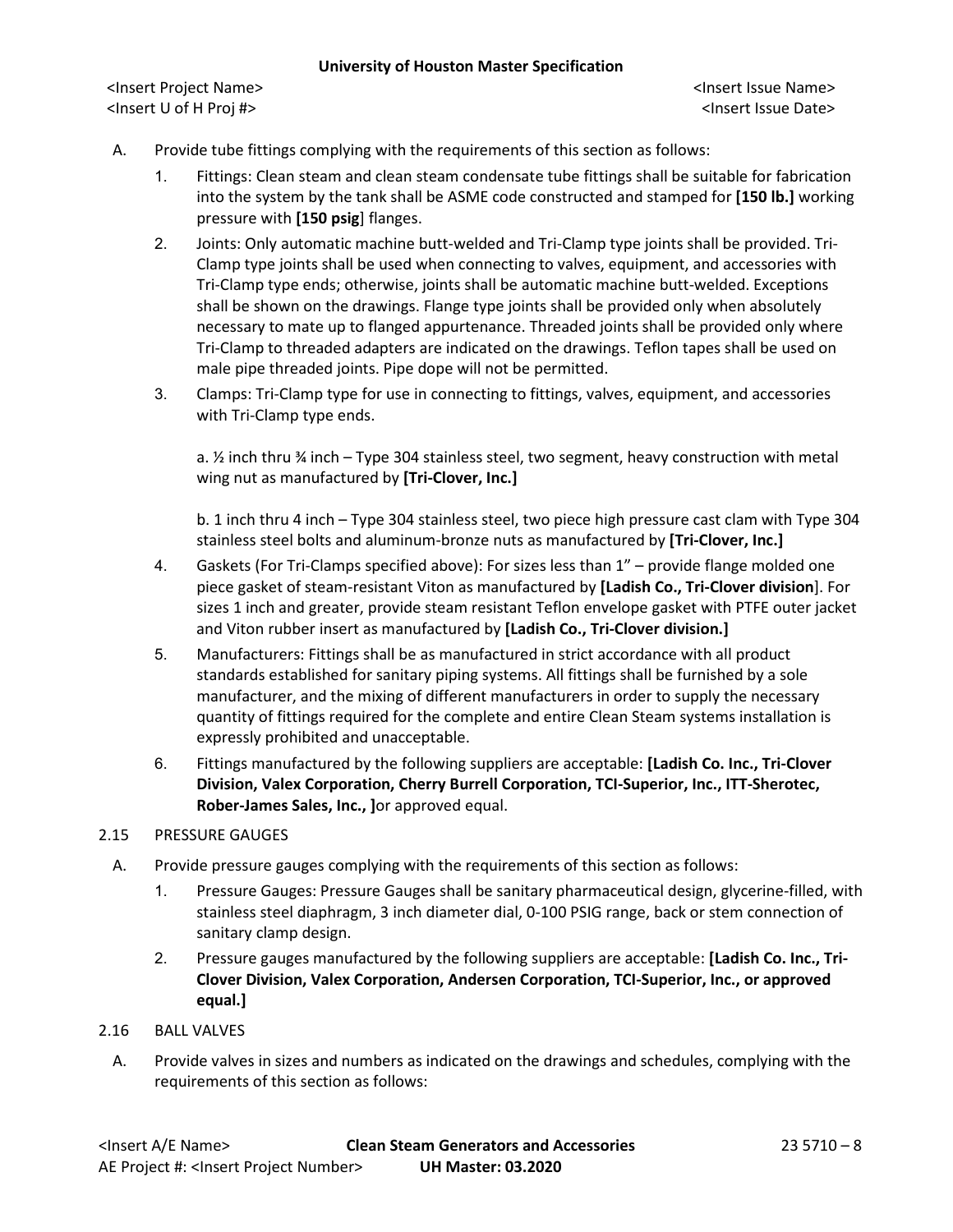<Insert Project Name> <Insert Issue Name> <Insert U of H Proj #> <Insert Issue Date>

1. Ball valves with 316 stainless steel tube I.D. full-port ball, 316 stainless steel stem, and 316L stainless steel body, with Tri-Clamp ends to match ferrules to which they are attached, TFE seat, packing and cavity filler, USDA approved, manual operation, stem extensions, 400 psig max. WP. Finish shall be same as finish specified for tubing. Maximum working temperature 450 degree F. **[Pittsburgh Brass Manufacturing SP Series.]**

## 2.17 CHECK VALVES

- A.  $\frac{1}{2}$  inch and  $\frac{3}{4}$  inch Spring loaded plug check valves with Type 316L (low carbon) stainless steel body, Viton plug and body gasket. Type 316 stainless steel spring, Type 304 stainless steel body clamp, Tri-Clamp type ends to match ferrules to which they are attached, finish same as specified for tubing, 230 psig – 72 degree F, 100 psig – 250 degree F, **[Tri-Clover, Inc. C45MPS.]**
- B. 1 inch thru 2-1/2 inches Spring loaded disc check valves with type 316L (low carbon) stainless steel body, Viton body gasket, Type 316 stainless steel spider, spring, and disc, Type 304 stainless steel body clamp, Tri-Clamp type ends to match ferrules to which they are attached, finish same as specified for tubing, 150 psig – 70 degree F, 125 psig – 250 degree F, **[Tri-Clover, Inc. B45MP.]**

# 2.18 STEAM TRAPS

- A. Provide thermostatic type steam trap(s) on pure steam system as shown on the drawings.
	- 1. Acceptable manufacturers include; **[Spirax Sarco, Inc. – Thermostatic Type BT-6, Nickolson Division of Dartron Systems, Inc.,]** or approved equal.
	- 2. Steam trap shall be designed in conformance with 3-A sanitary fitting standards.
	- 3. Unit body, inlet side and outlet side, and elements shall be type 316L (low carbon) stainless steel. Unit two-part body shall be sealed with PTFE gasket sandwiched between inlet and outlet sides. Body Tri-Clamp shall be type 304 stainless steel two-piece, bolted high pressure cast clamp. Unit shall have polished type 316L stainless steel construction with internal finish of 180 grit. Unit shall have Tri-Clamp inlet and outlet connections with sizes shown on drawings.
	- 4. Unit shall be rated for maximum allowable pressure of 145 psi and maximum allowable temperature of 350 deg. F.
	- 5. Element shall have liquid filling with boiling point for operation approximately 10 degrees F below saturated steam temperature.
	- 6. Unit shall be self-draining when installed in vertical position as directed by manufacturer

## 2.19 NOISE LEVELS

A. Noise measurements and exposure analyses should be conducted under the overall supervision of an industrial hygienist. Safety personnel engineers and others who have been approved by the Owner also may supervise the work. Maintain exposure limits of **[60]** dBA at the equipment and **[40]** dBA within lab areas. The sound level meter shall conform as a minimum to the Type 2 requirements cited in ANSI S1.4.

## PART 3 - EXECUTION

## 3.1 INSTALLATION

A. Arrange work in a neat and orderly manner so that minimum storage of equipment and material is required at the project site. Install equipment and material in accordance with the best commercial practices. A competent installation engineer or technician as stated in paragraph "Qualifications of Engineer" shall assemble an unassembled steam generator package in strict accordance with the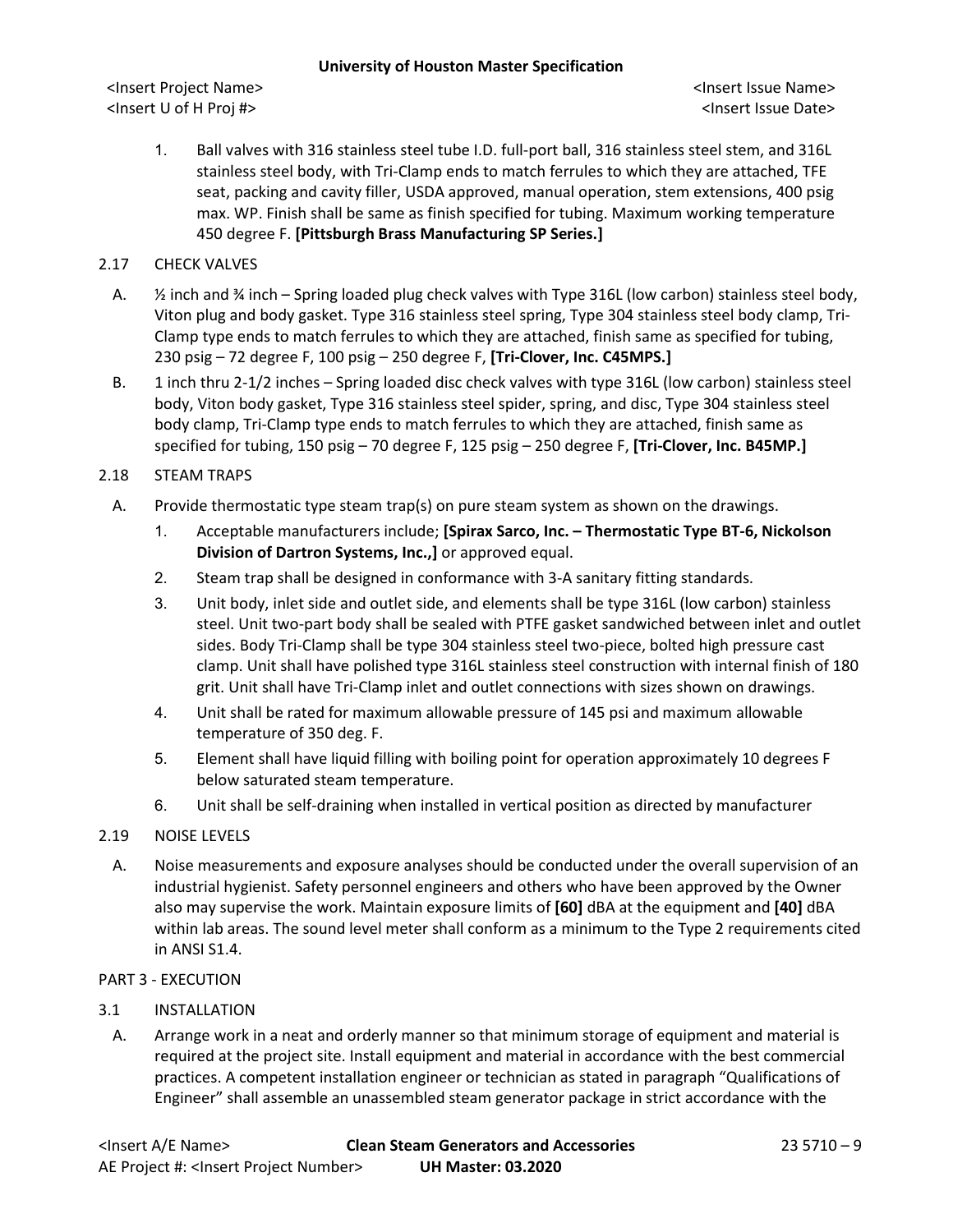<Insert Project Name> <Insert Issue Name> <Insert U of H Proj #> <Insert Issue Date>

manufacturer's instructions. Systems shall be neat in appearance, compact, adequate in construction and assembly, and installed for long and continuous service. Parts shall be readily accessible for inspection, repair, and renewal. Inspect equipment and material upon delivery and test after installation. Protect material and equipment from the weather. Repair damage caused by the Contractor in execution of the work and leave in a condition equal to that existing before work was started.

- B. Equipment foundations locate as shown and construct of sufficient size weight and of proper design to preclude shifting of equipment under operating conditions or under abnormal conditions that could be imposed upon the equipment. Foundations shall meet requirements of equipment manufacturer. Grout equipment mounted on concrete foundations before installing piping. Install piping in such a manner so as not to place a strain on equipment.
- C. Welding work shall be accordance with applicable Sections 23 0100 "Mechanical General Provisions" and 23 0300 "Basic Materials and Methods."
- D. Equipment shall be factory finished to withstand the intended end use environment in accordance with the specifications for the particular end item. Field paint equipment not factory finished as directed by Owner or specified in Division 09. Retouch damaged areas of factory-finished equipment on which the finish has been damaged and then give a complete finish coat to restore the finish to its original condition. The finish coat shall be suitable for exposure in the intended end-use environment.
- E. Cleaning and application to remove dirt, rust, oil, and grease by wire brushing and solvent degreasing prior to application of paint. Apply paint to clean and dry surfaces only. Where more than one coat of paint is specified, apply the second coat after the first coat is thoroughly dry. Retouch damaged painting before applying the succeeding coat. Finished surfaces shall be smooth. The painting of zinc coated and other corrosion-resistant metal surfaces is not required unless otherwise specified herein.
- F. Control module installation, operation, and maintenance procedures shall be performed by trained/certified personnel. All personnel performing these procedures should completely and carefully read and understand product literature before attempting installation, and maintenance procedures. Personnel shall be trained in and familiar with correct piping and electrical procedures and methods and shall be experienced in working with hot boiler water systems and steam systems.
- **G. [Boiler feed unit shall be installed in accordance with the manufacturer's instructions. Power wiring, as required, shall be the responsibility of the Contractor. All wiring shall be performed per the manufacturer's instructions and applicable state, federal, and local codes. All factory wiring shall be numbered for easy identification and the numbers shall coincide with those shown on the wiring diagram. All interconnecting wiring between the pump controls and control panel shall be enclosed in liquid tight flexible conduit. The unit shall be factory tested as a complete package and the unit manufacturer shall provide elementary and connection wiring diagrams, piping diagrams, installation and operation instructions. The unit manufacturer shall furnish, mount on the unit, and wire a NEMA 2 control cabinet with drip lip and piano hinged door. A certified test report shall be provided by the factory.]**
- H. Analog boiler controller shall be mounted in a location convenient to electrical and plumbing connections and easily accessible by the operator for cleaning and maintenance. Installation shall comply with all local, state, and national codes. The controller shall be mounted vertically on a wall or a permanent vertical support with adequate lighting and a comfortable height for accessibility. Installation shall be in accordance with the manufacturer's instructions.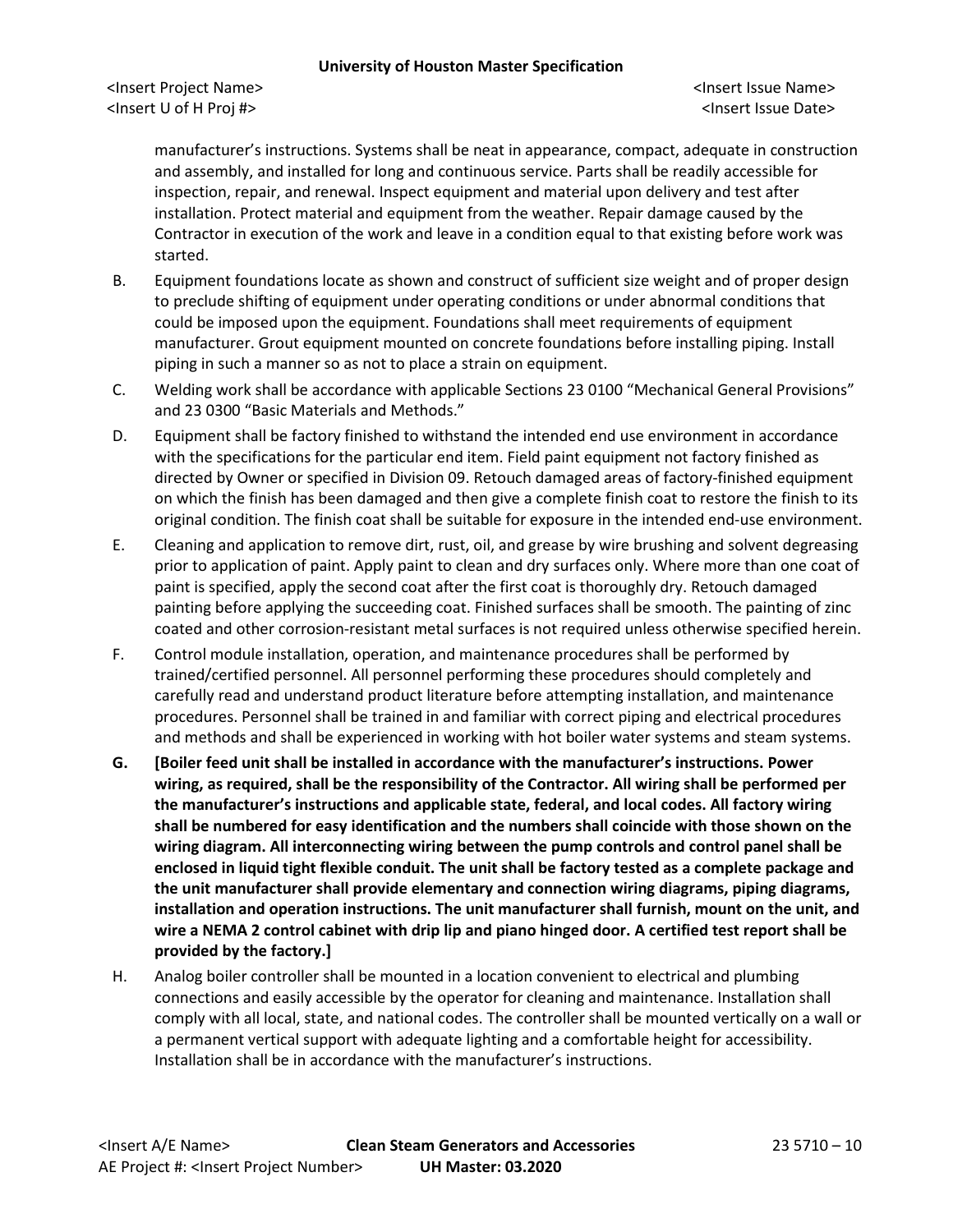<Insert Project Name> <Insert Issue Name> <Insert U of H Proj #> <Insert Issue Date>

I. Steam generator cleaning after installation, each steam generator shall be boiled out, under supervision of the manufacturer, with soda ash or equivalent solution to clean internal surfaces of oil, grease, mill scale, and dirt. Following treatment, the generators shall be flushed, drained and then opened and washed down and inspected to ensure that no traces of oil or foreign matter are present. The steam generators and associated piping shall then be drained and refilled with treated softened water. At all times after initial cleaning, the Contractor shall protect the steam generators, tank, and piping against internal corrosion until testing is completed and the steam generators are accepted. Provide chemicals, labor for introducing chemicals, and professional services for control and supervision of the treatment process.

### 3.2 FIELD QUALITY CONTROL

- A. Perform inspections and tests as specified herein to demonstrate that the steam generators and auxiliary equipment, as installed, are in compliance with contract requirements. During steam generator system start-up tests, factory-trained engineers or technicians employed by individual suppliers of such components as the feed water treatment equipment, and other auxiliary equipment shall be present, as required, to ensure the proper functioning, adjustment, and testing of individual components and systems. No bypassing, use of jumpers, or other disablement of control systems will be allowed unless specified elsewhere. Labor, equipment, and test apparatus required for testing shall be furnished by the Contractor. Rectify defects disclosed by the tests by the Contractor within time period specified by the Owner.
- B. Inspection and tests make inspections and tests at the site under direction of and subject to the approval of the Owner. The Contractor shall operate each steam generator and appurtenances prior to final testing and shall ensure that necessary adjustments have been made. A 48-hour written notice shall be submitted to the Owner indicating the equipment is ready for inspection and testing. Provide testing equipment, including gages, thermometers, calorimeter, Orsat apparatus, thermocouple pyrometers, water meters, and other test apparatus and set up and calibrate prior to the test. Steam flow may be measured by permanent gages and meters installed under the contract. Tests shall include the following, and shall be performed when feasible, in the sequence listed:
	- 1. Strength and Tightness Tests: Subject steam generators to the following strength and tightness tests.
	- 2. Hydrostatic Test: After installation and connection, subject each steam generator to an inspection and hydrostatic test to determine that the units and appurtenances have not been damaged in transit or handling. The hydrostatic test shall be in accordance with the ACME Code with the latest test pressure applied for a period required by the Owner. This test shall be in addition to the hydrostatic tests performed at the factory.
	- 3. Pneumatic Tests: Pneumatically test air casing exterior to the steam generator at the maximum working pressure. Use the soap bubble method to verify tightness.
	- 4. Safety Valves: The high pressure limited switch shall be locked out or otherwise made inoperative, and the steam generator safety valves shall be lifted by steam. Determine the relieving capacity, popping pressure, blow-down, and reseating pressure by observation and measurement to be in accordance with the ASME Boiler and Pressure Vessel Code. The ASME standard symbol will be accepted only as indicating compliance with the design and material requirements of the code.
	- 5. Operation Test: Continuously test the steam generators under varying load conditions to demonstrate proper operability of the programming control and safety interlocks. Conduct this